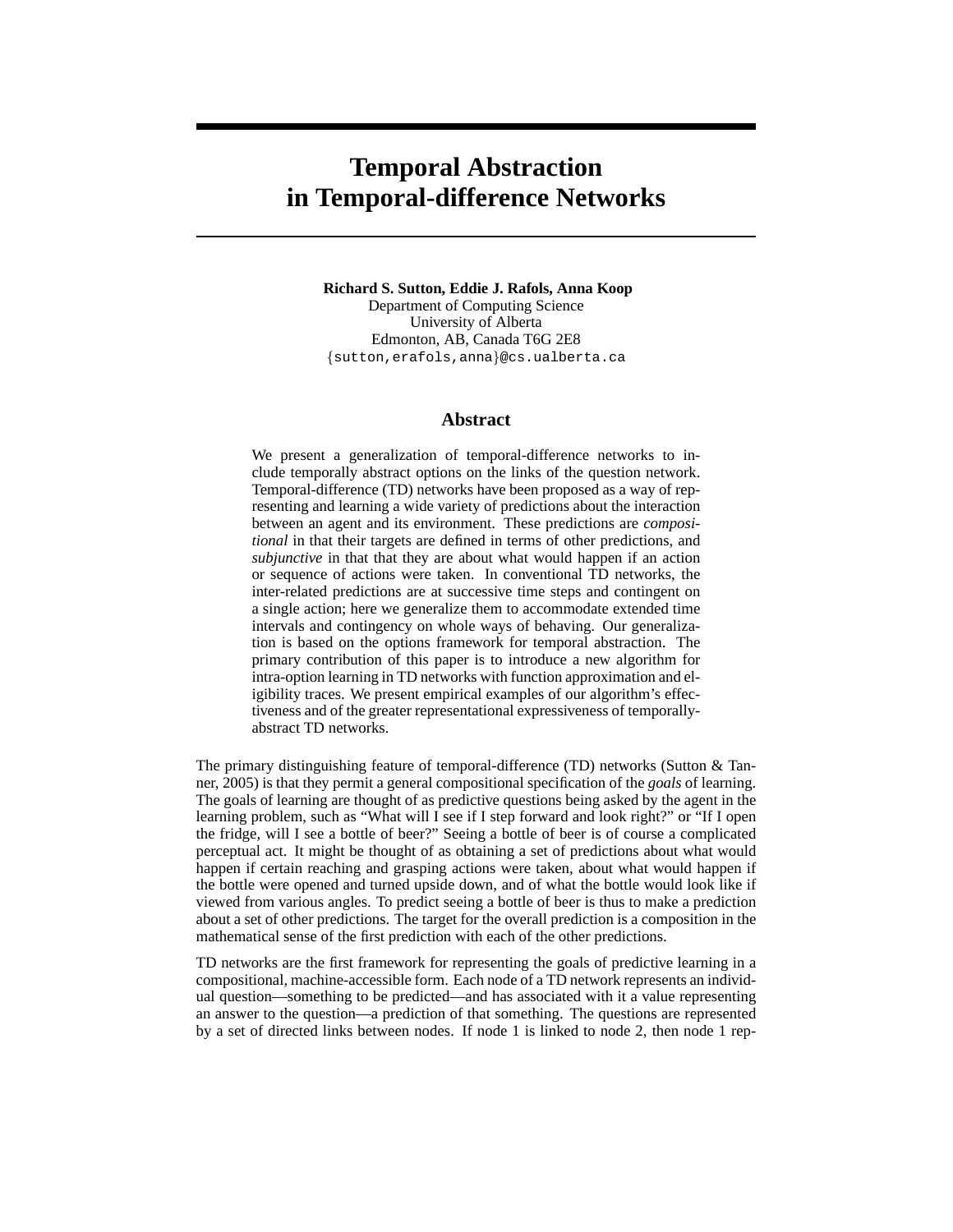resents a question incorporating node 2's question; its value is a prediction about node 2's prediction. Higher-level predictions can be composed in several ways from lower ones, producing a powerful, structured representation language for the targets of learning. The compositional structure is not just in a human designer's head; it is expressed in the links and thus is accessible to the agent and its learning algorithm.

The network of these links is referred to as the *question network*. An entirely separate set of directed links between the nodes is used to compute the values (predictions, answers) associated with each node. These links collectively are referred to as the *answer network*. The computation in the answer network is compositional in a conventional way—node values are computed from other node values. The essential insight of TD networks is that the notion of compositionality should apply to questions as well as to answers.

A secondary distinguishing feature of TD networks is that the predictions (node values) at each moment in time can be used as a representation of the state of the world at that time. In this way they are an instance of the idea of *predictive state representations* (PSRs) introduced by Littman, Sutton and Singh (2002), Jaeger (2000), and Rivest and Schapire (1987). Representing a state by its predictions is a potentially powerful strategy for state abstraction (Rafols et al., 2005). We note that the questions used in all previous work with PSRs are defined in terms of concrete actions and observations, not other predictions. They are not compositional in the sense that TD-network questions are.

The questions we have discussed so far are *subjunctive*, meaning that they are conditional on a certain way of behaving. We predict what we would see *if we were* to step forward and look right, or *if we were* to open the fridge. The questions in conventional TD networks are subjunctive, but they are conditional only on primitive actions or open-loop sequences of primitive actions (as are conventional PSRs). It is natural to generalize this, as we have in the informal examples above, to questions that are conditional on closed-loop temporally extended ways of behaving. For example, opening the fridge is a complex, high-level action. The arm must be lifted to the door, the hand shaped for grasping the handle, etc. To ask questions like "if I were to go to the coffee room, would I see John?" would require substantial temporal abstraction in addition to state abstraction.

The options framework (Sutton, Precup  $\&$  Singh, 1999) is a straightforward way of talking about temporally extended ways of behaving and about predictions of their outcomes. In this paper we extend the options framework so that it can be applied to TD networks. Significant extensions of the original options framework are needed. Novel features of our option-extended TD networks are that they 1) predict components of option outcomes rather than full outcome probability distributions, 2) learn according to the first intra-option method to use eligibility traces (see Sutton & Barto, 1998), and 3) include the possibility of options whose 'policies' are indifferent to which of several actions are selected.

# **1 The options framework**

In this section we present the essential elements of the options framework (Sutton, Precup & Singh, 1999) that we will need for our extension of TD networks. In this framework, an agent and an environment interact at discrete time steps  $t = 1, 2, 3...$  In each state  $s_t \in S$ , the agent selects an action  $a_t \in \mathcal{A}$ , determining the next state  $s_{t+1}$ .<sup>1</sup> An action is a way of behaving for one time step; the options framework lets us talk about temporally extended ways of behaving. An individual option consists of three parts. The first is the *initiation set*,  $\mathcal{I} \subset \mathcal{S}$ , the subset of states in which the option can be started. The second component of an option is its *policy*,  $\pi : \mathcal{S} \times \mathcal{A} \Rightarrow [0, 1]$ , specifying how the agent behaves when

<sup>&</sup>lt;sup>1</sup> Although the options framework includes rewards, we omit them here because we are concerned only with prediction, not control.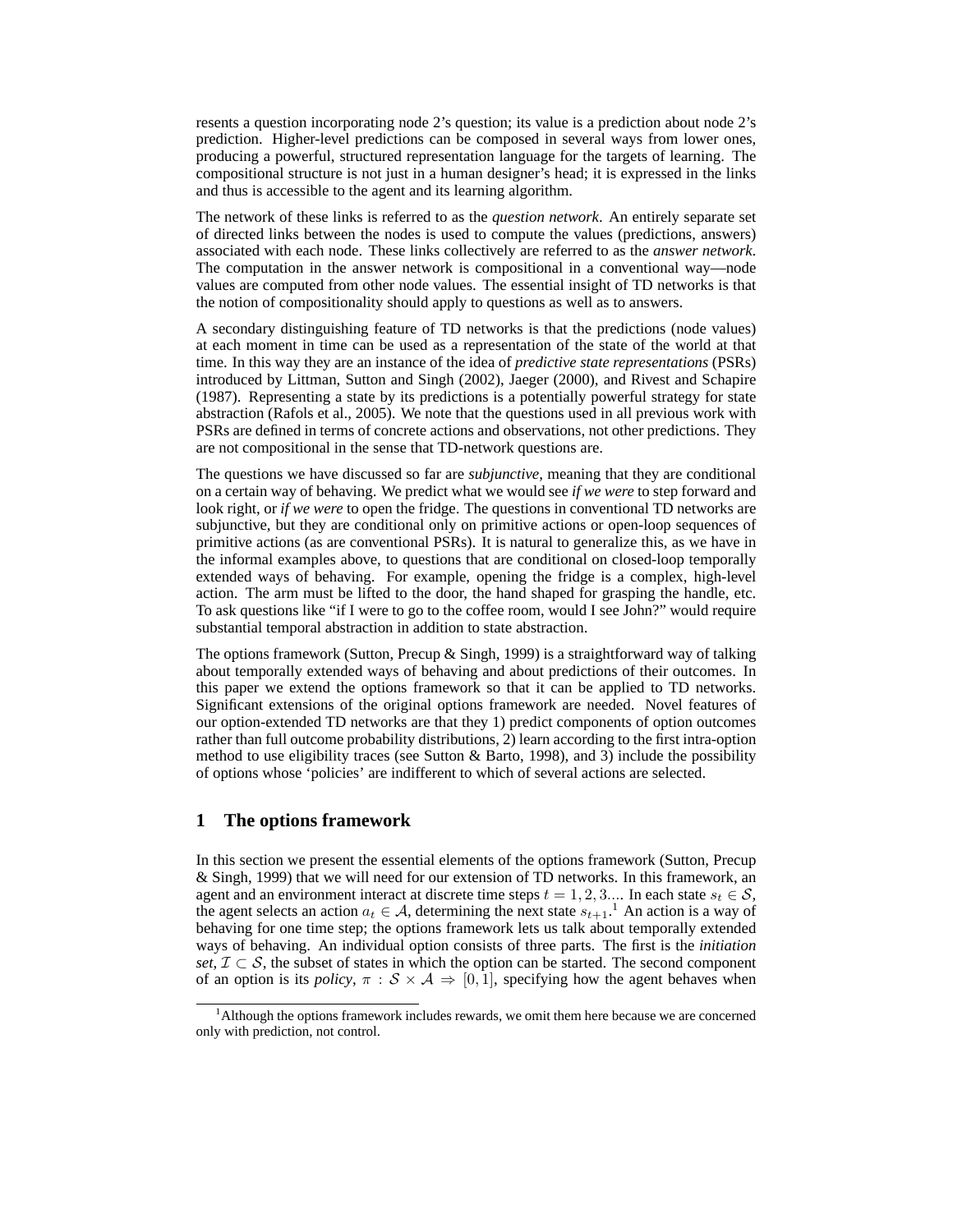following the option. Finally, a termination function,  $\beta : \mathcal{S} \times \mathcal{A} \Rightarrow [0, 1]$ , specifies how the option ends:  $\beta(s)$  denotes the probability of terminating when in state s. The option is thus completely and formally defined by the 3-tuple  $(\mathcal{I}, \pi, \beta)$ .

## **2 Conventional TD networks**

In this section we briefly present the details of the structure and the learning algorithm comprising TD networks as introduced by Sutton and Tanner (2005). TD networks address a prediction problem in which the agent may not have direct access to the state of the environment. Instead, at each time step the agent receives an *observation*  $o_t \in \mathcal{O}$  dependent on the state. The experience stream thus consists of a sequence of alternating actions and observations,  $o_1$ ,  $a_1$ ,  $o_2$ ,  $a_2$ ,  $o_3$   $\cdots$ .

The TD network consists of a set of nodes, each representing a single scalar prediction, interlinked by the question and answer networks as suggested previously. For a network of *n* nodes, the vector of all predictions at time step *t* is denoted  $\mathbf{y}_t = (y_t^1, \dots, y_t^n)^T$ . The predictions are estimates of the expected value of some scalar quantity, typically of a bit, in which case they can be interpreted as estimates of probabilities. The predictions are updated at each time step according to a vector-valued function **u** with modifiable parameter W, which is often taken to be of a linear form:

$$
\mathbf{y}_t = \mathbf{u}(\mathbf{y}_{t-1}, a_{t-1}, o_t, \mathbf{W}_t) = \boldsymbol{\sigma}(\mathbf{W}_t \mathbf{x}_t),
$$
\n(1)

where  $\mathbf{x}_t \in \mathbb{R}^m$  is an *m*-vector of features created from  $(\mathbf{y}_{t-1}, a_{t-1}, o_t)$ , W<sub>t</sub> is an  $n \times$ m matrix (whose elements are sometimes referred to as weights), and  $\sigma$  is the n-vector form of either the identity function or the S-shaped logistic function  $\sigma(s) = \frac{1}{1+e^{-s}}$ . The feature vector is an arbitrary vector-valued function of  $y_{t-1}$ ,  $a_{t-1}$ , and  $o_t$ . For example, in the simplest case the feature vector is a unit basis vector with the location of the one communicating the current state. In a partially observable environment, the feature vector may be a combination of the agent's action, observations, and predictions from the previous time step. The overall update **u** defines the answer network.

The question network consists of a set of *target functions*,  $z^i$  :  $\mathcal{O} \times \mathbb{R}^n \to \mathbb{R}$ , and *condition functions*,  $c^i: A \times \mathbb{R}^n \to [0,1]^n$ . We define  $z_t^i = z^i(o_{t+1}, \tilde{\mathbf{y}}_{t+1})$  as the target for prediction  $y_t^i$ .<sup>2</sup> Similarly, we define  $c_t^i = c^i(a_t, \mathbf{y}_t)$  as the condition at time t. The learning algorithm for each component  $w_t^{ij}$  of  $\mathbf{W}_t$  can then be written

$$
w_{t+1}^{ij} = w_t^{ij} + \alpha \left( z_t^i - y_t^i \right) c_t^i \frac{\partial y_t^i}{\partial w_t^{ij}},\tag{2}
$$

where  $\alpha$  is a positive step-size parameter. Note that the targets here are functions of the observation and predictions exactly one time step later, and that the conditions are functions of a single primitive action. This is what makes this algorithm suitable only for learning about one-step TD relationships. By chaining together multiple nodes, Sutton and Tanner (2005) used it to predict k steps ahead, for various particular values of k, and to predict the outcome of specific action sequences (as in PSRs, e.g., Littman et al., 2002; Singh et al., 2004). Now we consider the extension to temporally abstract actions.

# **3 Option-extended TD networks**

In this section we present our intra-option learning algorithm for TD networks with options and eligibility traces. As suggested earlier, each node's outgoing link in the question

<sup>&</sup>lt;sup>2</sup>The quantity  $\tilde{y}$  is almost the same as **y**, and we encourage the reader to think of them as identical here. The difference is that  $\tilde{y}$  is calculated by weights that are one step out of date as compared to **y**, i.e.,  $\tilde{\mathbf{y}}_t = \mathbf{u}(\mathbf{y}_{t-1}, a_{t-1}, o_t, \mathbf{W}_{t-1})$  (cf. equation 1).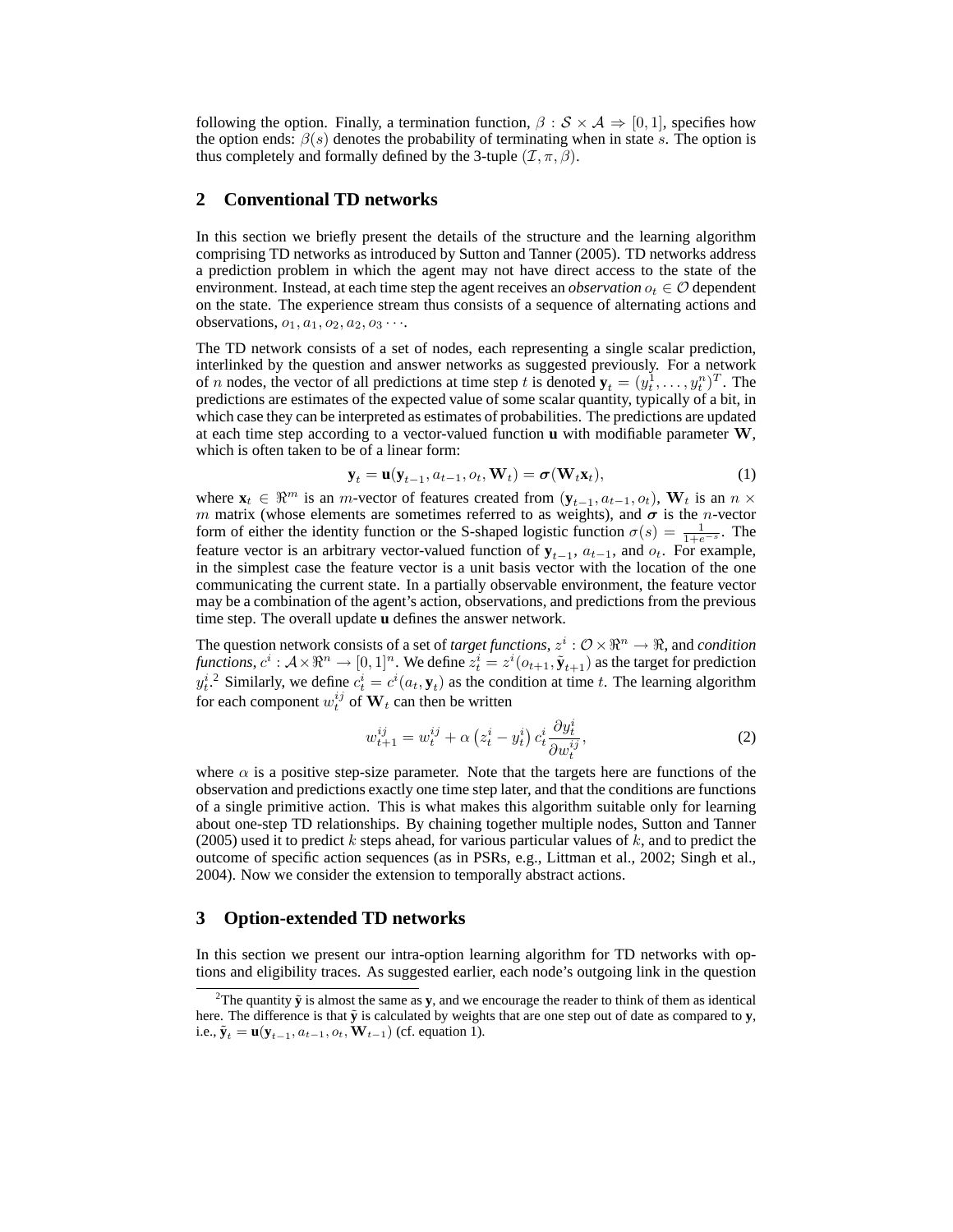network will now correspond to an option applying over possibly many steps. The policy of the *i*th node's option corresponds to the condition function  $c^i$ , which we think of as a *recognizer* for the option. It inspects each action taken to assess whether the option is being followed:  $c_t^i = 1$  if the agent is acting consistently with the option policy and  $c_t^i = 0$  otherwise (intermediate values are also possible). When an agent ceases to act consistently with the option policy, we say that the option has *diverged*. The possibility of recognizing more than one action as consistent with the option is a significant generalization of the original idea of options. If no actions are recognized as acceptable in a state, then the option cannot be followed and thus cannot be initiated. Here we take the set of states with at least one recognized action to be the initiation set of the option.

The option-termination function  $\beta$  generalizes naturally to TD networks. Each node i is given a corresponding termination function,  $\beta^i: \mathcal{O}\times\Re^n\to[0,1]$ , where  $\beta^i_t=\beta^i(o_{t+1}, \mathbf{y}_t)$ is the probability of terminating at time  $t^3$   $\beta_t^i = 1$  indicates that the option has terminated at time t;  $\beta_t^i = 0$  indicates that it has not, and intermediate values of  $\beta$  correspond to soft or stochastic termination conditions. If an option terminates, then  $z_t^i$  acts as the target, but if the option is ongoing without termination, then the node's own next value,  $\tilde{y}_{t+1}^i$ , should be the target. The termination function specifies which of the two targets (or mixture of the two targets) is used to produce a form of TD error for each node  $i$ :

$$
\delta_t^i = \beta_t^i z_t^i + (1 - \beta_t^i) \tilde{y}_{t+1}^i - y_t^i.
$$
 (3)

Our option-extended algorithm incorporates eligibility traces (see Sutton & Barto, 1998) as short-term memory variables organized in an  $n \times m$  matrix E, paralleling the weight matrix. The traces are a record of the effect that each weight could have had on each node's prediction during the time the agent has been acting consistently with the node's option. The components  $e^{ij}$  of the eligibility matrix are updated by

$$
e_t^{ij} = c_t^i \left[ \lambda e_{t-1}^{ij} (1 - \beta_t^i) + \frac{\partial y_t^i}{\partial w_t^{ij}} \right],\tag{4}
$$

where  $0 \leq \lambda \leq 1$  is the trace-decay parameter familiar from the TD( $\lambda$ ) learning algorithm. Because of the  $c_t^i$  factor, all of a node's traces will be immediately reset to zero whenever the agent deviates from the node's option's policy. If the agent follows the policy and the option does not terminate, then the trace decays by  $\lambda$  and increments by the gradient in the way typical of eligibility traces. If the policy is followed and the option does terminate, then the trace will be reset to zero on the immediately following time step, and a new trace will start building. Finally, our algorithm updates the weights on each time step by

$$
w_{t+1}^{ij} = w_t^{ij} + \alpha \,\delta_t^i \, e_t^{ij}.\tag{5}
$$

### **4 Fully observable experiment**

This experiment was designed to test the correctness of the algorithm in a simple gridworld where the environmental state is observable. We applied an options-extended TD network to the problem of learning to predict observations from interaction with the gridworld environment shown on the left in Figure 1. Empty squares indicate spaces where the agent can move freely, and colored squares (shown shaded in the figure) indicate walls. The agent is egocentric. At each time step the agent receives from the environment six bits representing the color it is facing (red, green, blue, orange, yellow, or white). In this first experiment we also provided  $6 \times 6 \times 4 = 144$  other bits directly indicating the complete state of the environment (square and orientation).

 $3$ The fact that the option depends only on the current predictions, action, and observation means that we are considering only *Markov* options.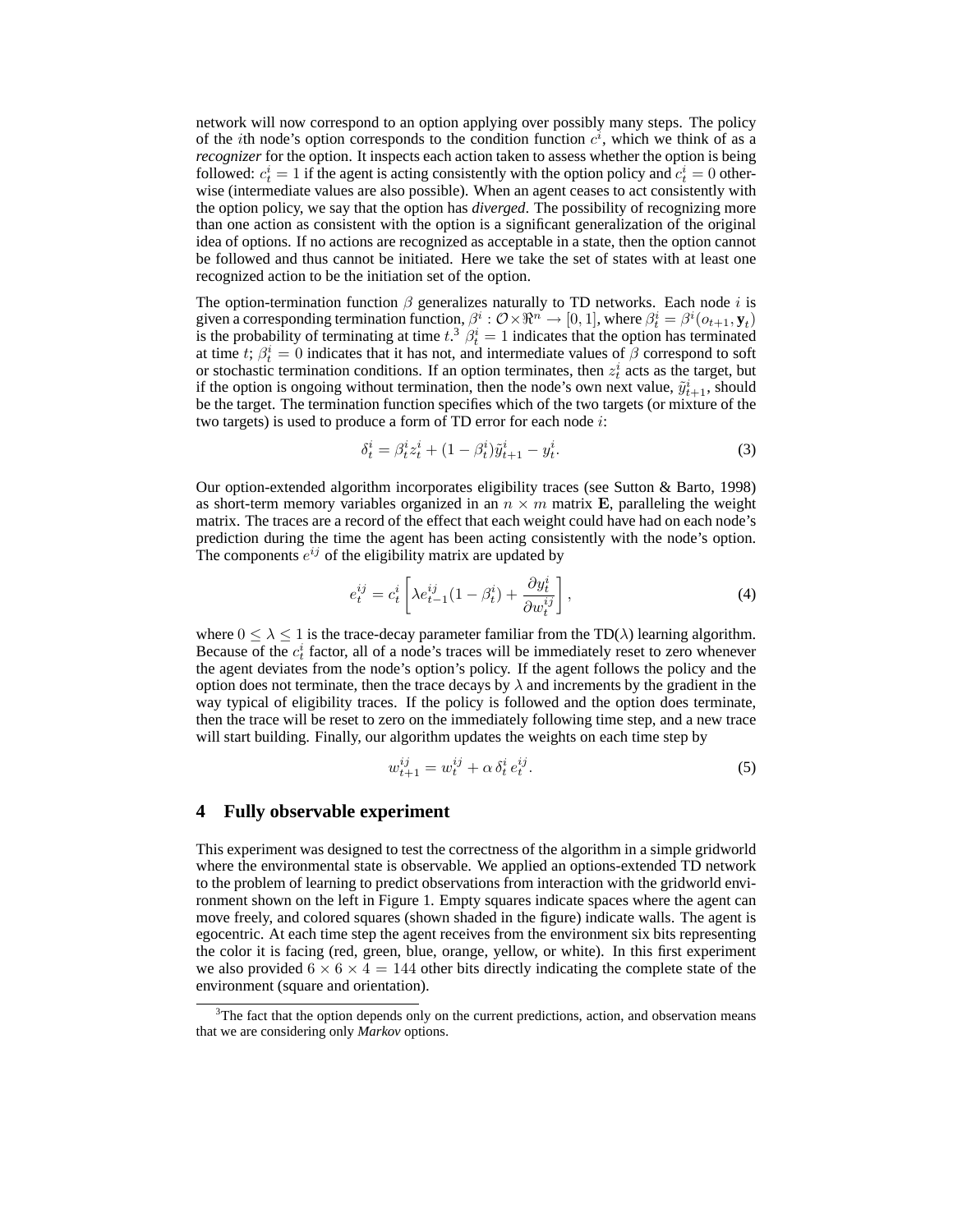

Figure 1: The test world (left) and the question network (right) used in the experiments. The triangle in the world indicates the location and orientation of the agent. The walls are labeled R, O, Y, G, and B representing the colors red, orange, yellow, green and blue. Note that the left wall is mostly blue but partly green. The right diagram shows in full the portion of the question network corresponding to the red bit. This structure is repeated, but not shown, for the other four (non-white) colors.  $L, R$ , and  $F$  are primitive actions, and Forward and Wander are options.

There are three possible actions:  $A = \{F, R, L\}$ . Actions were selected according to a fixed stochastic policy independent of the state. The probability of the  $F$ ,  $L$ , and  $R$  actions were 0.5, 0.25, and 0.25 respectively. L and R cause the agent to rotate 90 degrees to the left or right. F causes the agent to move ahead one square with probability  $1 - p$  and to stay in the same square with probability  $p$ . The probability  $p$  is called the *slipping probability*. If the forward movement would cause the agent to move into a wall, then the agent does not move. In this experiment, we used  $p = 0$ ,  $p = 0.1$ , and  $p = 0.5$ .

In addition to these primitive actions, we provided two temporally abstract options, Forward and Wander. The Forward option takes the action F in every state and terminates when the agent senses a wall (color) in front of it. The policy of the Wander option is the same as that actually followed by the agent. Wander terminates with probability 1 when a wall is sensed, and spontaneously with probability 0.5 otherwise.

We used the question network shown on the right in Figure 1. The predictions of nodes 1, 2, and 3 are estimates of the probability that the red bit would be observed if the corresponding primitive action were taken. Node 4 is a prediction of whether the agent will see the red bit upon termination of the Wander option if it were taken. Node 5 predicts the probability of observing the red bit given that the Forward option is followed until termination. Nodes 6 and 7 represent predictions of the outcome of a primitive action followed by the Forward option. Nodes 8 and 9 take this one step further: they represent predictions of the red bit if the Forward option were followed to termination, then a primitive action were taken, and then the Forward option were followed again to termination.

We applied our algorithm to learn the parameter  $W$  of the answer network for this question network. The step-size parameter  $\alpha$  was 1.0, and the trace-decay parameter  $\lambda$  was 0.9. The initial  $W_0$ ,  $E_0$ , and  $y_0$  were all 0. Each run began with the agent in the state indicated in Figure 1 (left). In this experiment  $\sigma(\cdot)$  was the identity function.

For each value of  $p$ , we ran 50 runs of 20,000 time steps. On each time step, the root-meansquared (RMS) error in each node's prediction was computed and then averaged over all the nodes. The nodes corresponding to the Wander option were not included in the average because of the difficulty of calculating their correct predictions. This average was then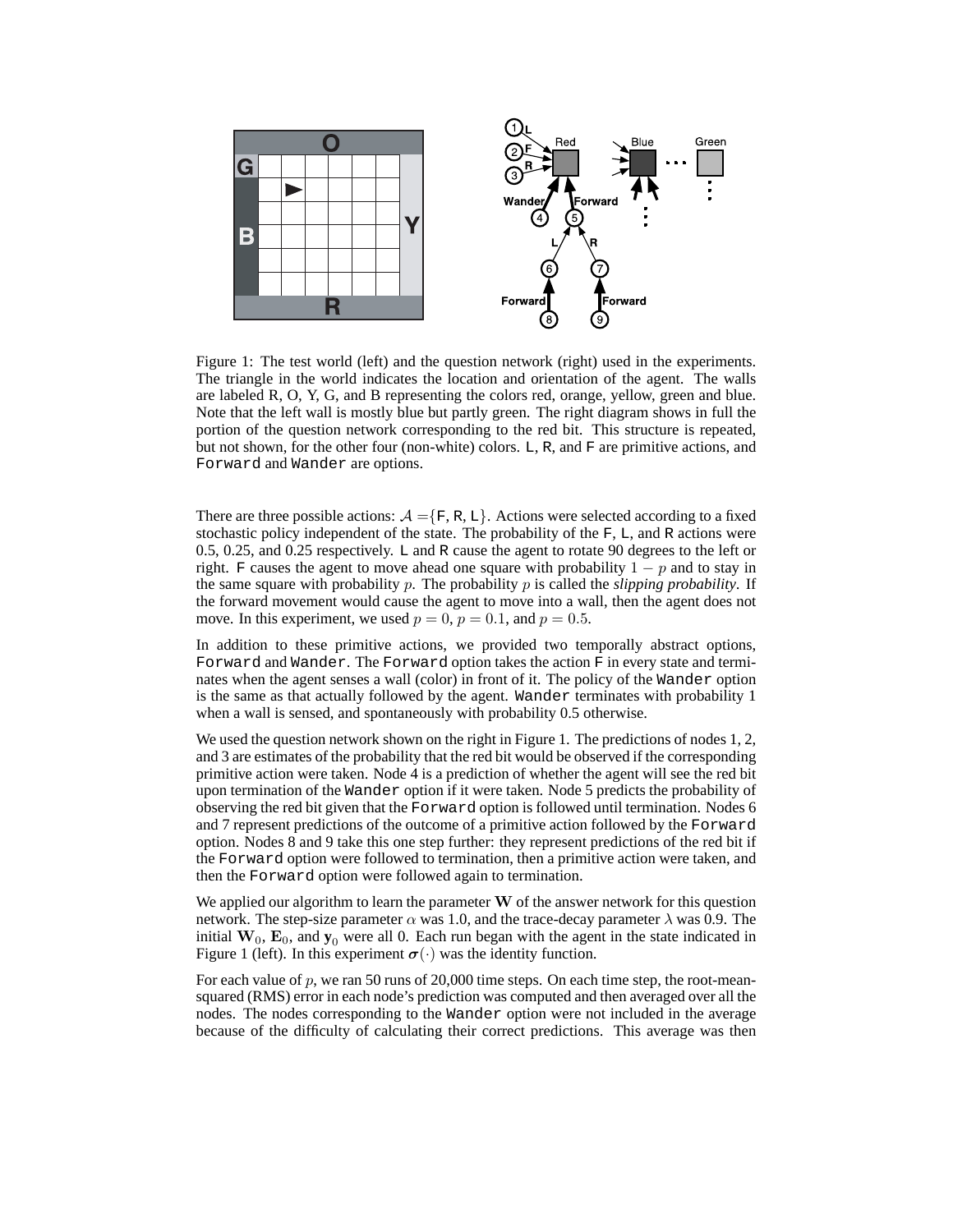

Figure 2: Learning curves in the fully-observable experiment for each slippage probability (left) and in the partially-observable experiment (right).

itself averaged over the 50 runs and bins of 1,000 time steps to produce the learning curves shown on the left in Figure 2.

For all slippage probabilities, the error in all predictions fell almost to zero. After approximately 12,000 trials, the agent made almost perfect predictions in all cases. Not surprisingly, learning was slower at the higher slippage probabilities. These results show that our augmented TD network is able to make a complete temporally-abstract model of this world.

# **5 Partially observable experiment**

In our second experiment, only the six color observation bits were available to the agent. This experiment provides a more challenging test of our algorithm. To model the environment well, the TD network must construct a representation of state from very sparse information. In fact, completely accurate prediction is not possible in this problem with our question network.

In this experiment the input vector consisted of three groups of 46 components each, 138 in total. If the action was R, the first 46 components were set to the 40 node values and the six observation bits, and the other components were 0. If the action was L, the next group of 46 components was filled in in the same way, and the first and third groups were zero. If the action was F, the third group was filled. This technique enables the answer network as function approximator to represent a wider class of functions in a linear form than would otherwise be possible. In this experiment,  $\sigma(\cdot)$  was the S-shaped logistic function. The slippage probability was  $p = 0.1$ .

As our performance measure we used the RMS error, as in the first experiment, except that the predictions for the primitive actions (nodes 1-3) were not included. These predictions can never become completely accurate because the agent can't tell in detail where it is located in the open space. As before, we averaged RMS error over 50 runs and 1,000 time step bins, to produce the learning curve shown on the right in Figure 2. As before, the RMS error approached zero.

Node 5 in Figure 1 holds the prediction of red if the agent were to march forward to the wall ahead of it. Corresponding nodes in the other subnetworks hold the predictions of the other colors upon Forward. To make these predictions accurately, the agent must keep track of which wall it is facing, even if it is many steps away from it. It has to learn a sort of compass that it can keep updated as it turns in the middle of the space. Figure 3 is a demonstration of the compass learned after a representative run of 200,000 time steps. At the end of the run, the agent was driven manually to the state shown in the first row (relative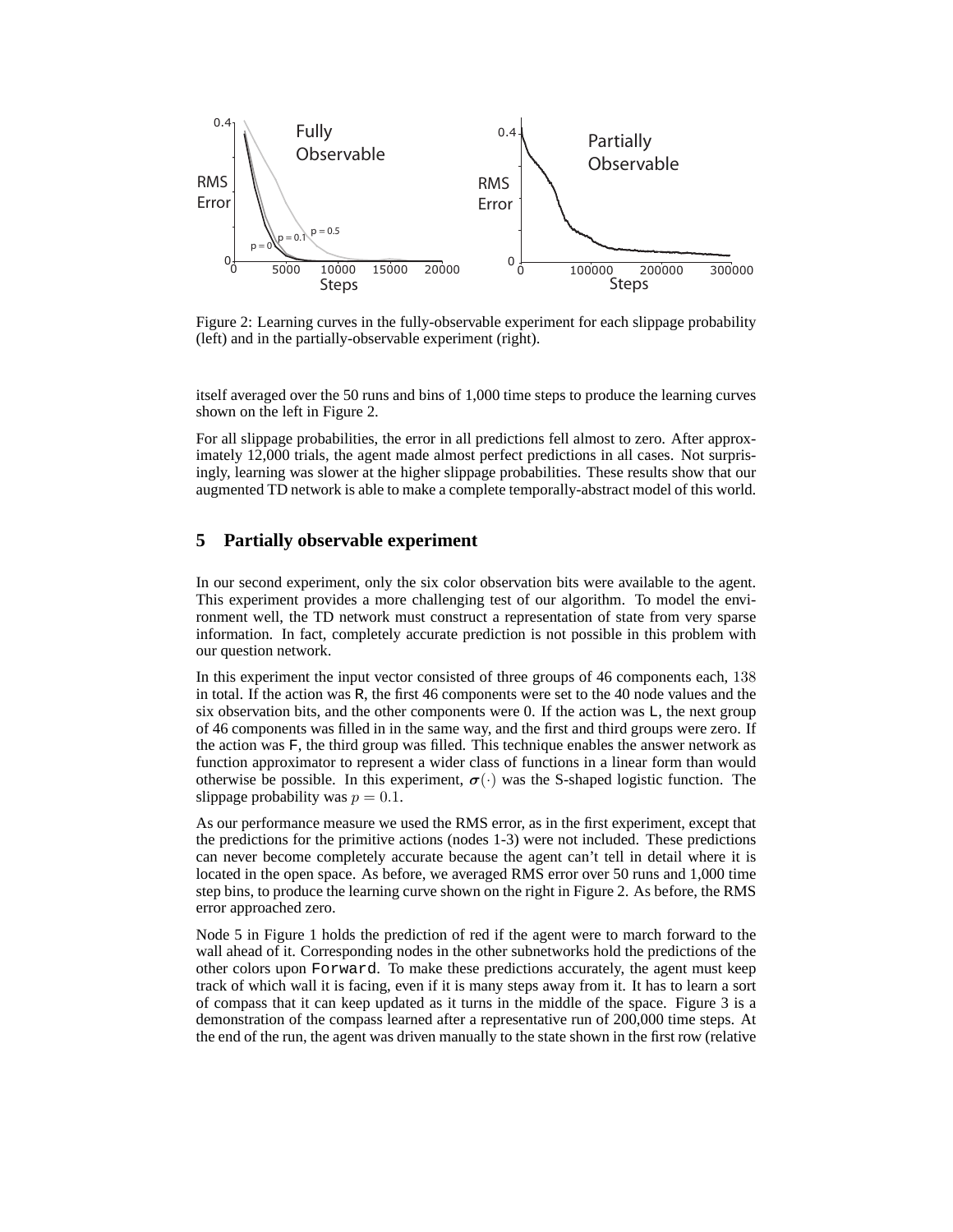time index  $t = 1$ ). On steps 1-25 the agent was spun clockwise in place. The third column shows the prediction for node 5 in each portion of the question network. That is, the predictions shown are for each color-observation bit at termination of the Forward option. At  $t = 1$ , the agent is facing the orange wall and it predicts that the Forward option would result in seeing the orange bit and none other. Over steps 2-5 we see that the predictions are maintained accurately as the agent spins despite the fact that its observation bits remain the same. Even after spinning for 25 steps the agent knows exactly which way it is facing. While spinning, the agent correctly never predicts seeing the green bit (after Forward), but if it is driven up and turned, as in the last row of the figure, the green bit is accurately predicted.

The fourth column shows the prediction for node 8 in each portion of the question network. Recall that these nodes correspond to the sequence Forward, L, Forward. At time  $t = 1$ , the agent accurately predicts that Forward will bring it to orange (third column) and also predicts that Forward, L, Forward will bring it to green. The predictions made for node 8 at each subsequent step of the sequence are also correct.

These results show that the agent is able to accurately maintain its long term predictions without directly encountering sensory verification. How much larger would the TD network have to be to handle a 100x100 gridworld? The answer is *not at all*. The same question network applies to any size problem. If the layout of the colored walls remain the same, then even the answer network transfers across worlds of widely varying sizes. In other experiments, training on successively larger problems, we have shown that the same TD network as used here can learn to make all the long-term predictions correctly on a 100x100 version of the 6x6 gridworld used here.



Figure 3: An illustration of part of what the agent learns in the partially observable environment. The second column is a sequence of states with (relative) time index as given by the first column. The sequence was generated by controlling the agent manually. On steps 1-25 the agent was spun clockwise in place, and the trajectory after that is shown by the line in the last state diagram. The third and fourth columns show the values of the nodes corresponding to 5 and 8 in Figure 1, one for each color-observation bit.